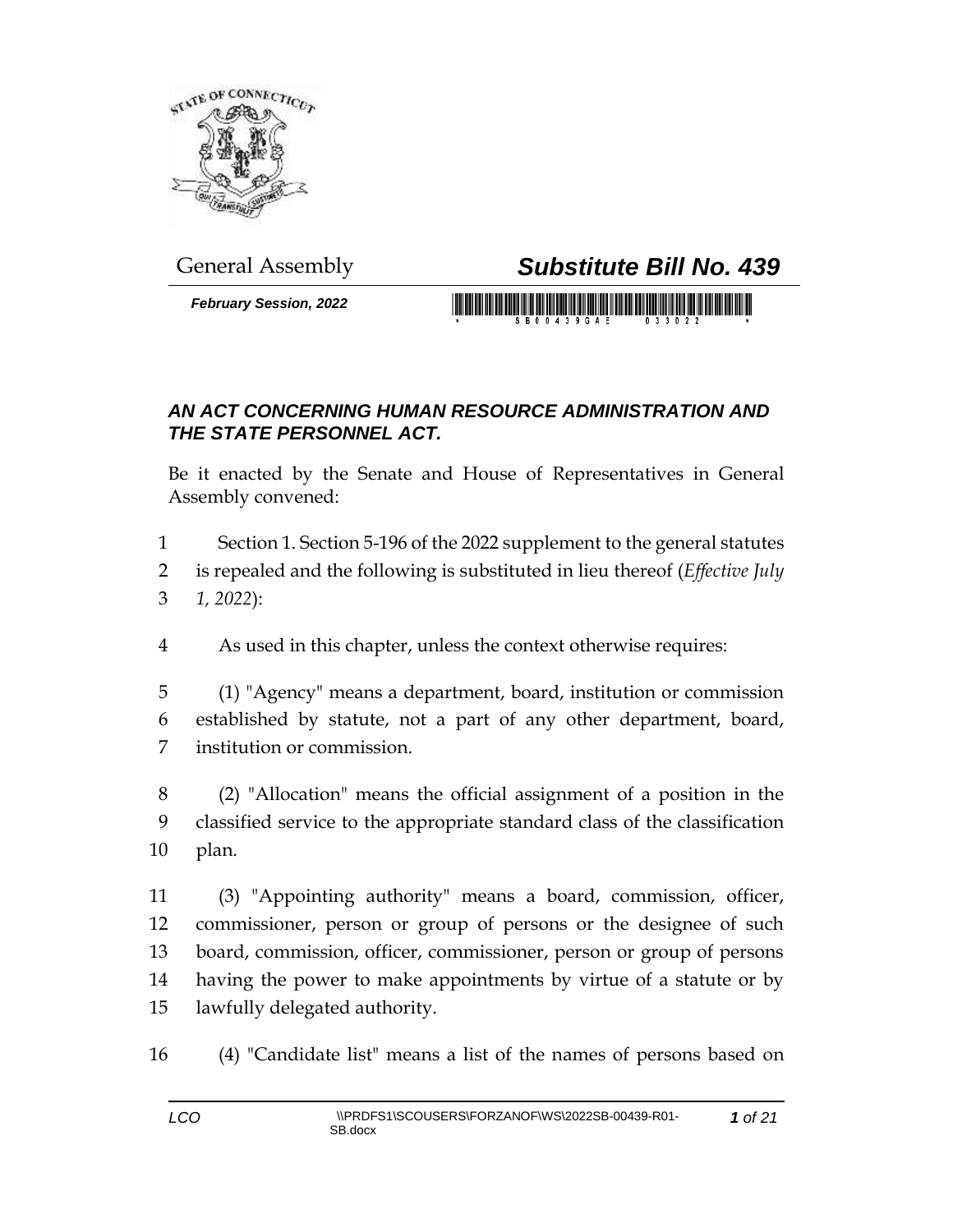merit as determined under the provisions of this chapter, which persons have been found qualified through suitable examinations for employment in positions allocated to a specified class, occupational group or career progression level.

 (5) "Class", "class of positions" or "position classification" means a position or group of positions in the state classified service established under this chapter that share general characteristics and are categorized under a single title for administrative purposes.

 (6) "Classified service" means every office or position in the state service, whether full-time or part-time, for which compensation is paid, except those offices and positions specified in section 5-198, as amended 28 by this act, or otherwise expressly provided by statute.

 (7) "Compensation" means the salary, wages, benefits and other forms of valuable consideration earned by and provided to an employee in remuneration for services rendered.

 (8) "Compensation schedule" or "compensation plan" means a list or lists specifying a series of compensation steps and ranges.

 (9) "Eligible" or "eligible person" means a person who has either (A) met the requirements of the class and been determined qualified by the Commissioner of Administrative Services, or (B) been placed on a candidate list by an examination administered by or at the direction of the Department of Administrative Services.

 (10) "Employee" or "state employee" means any person holding a position in state service subject to appointment by an appointing authority.

 (11) "Examination" means **[**an assessment device or technique yielding scores or ratings designed to determine the fitness of candidates for positions allocated to a specified class, occupational group or career progression level**]** any act, event, process or technique intended to measure the knowledge, skills, abilities and fitness of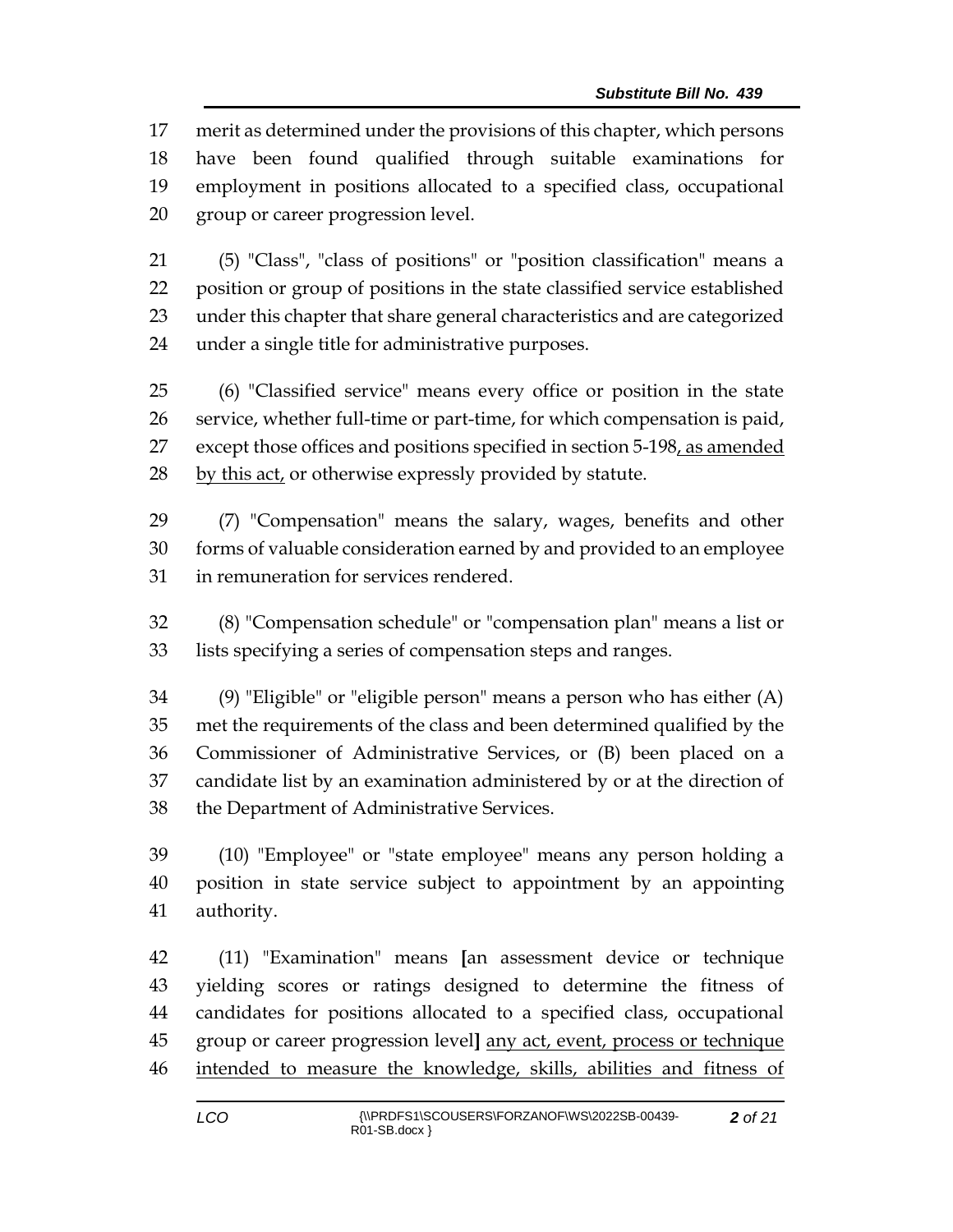applicants for employment, including, but not limited to, experience and training determinations, interviews, assessment centers, performance exercises, background checks and associated suitability determinations or working test periods.

 (12) "Full-time employee" means an employee holding a position normally requiring thirty-five hours or more of service in each week.

 (13) "Good standing" means the status of an employee whose employment in the state service has been terminated other than as a result of disciplinary action or during a period when disciplinary action was pending.

 (14) "Grade" or "pay grade" means a relative level, numerically expressed, to which one or more classes may be assigned according to the degree of their complexity, importance and value, and which refers to a single pay range in the compensation schedule.

 **[**(15) "Minimum earned rating" means the lowest score or rating that entitles a candidate to pass the examination.**]**

 **[**(16)**]** (15) "Officer" or "state officer" means any person appointed to a state office established by statute, including appointing authorities.

 **[**(17)**]** (16) "Part-time employee" means an employee holding a position normally requiring less than thirty-five hours of service in each week.

 **[**(18)**]** (17) "Permanent appointment" means appointment to a position in the classified service following successful completion of the required working test.

 **[**(19)**]** (18) "Permanent employee" means an employee holding a position in the classified service under a permanent appointment or an employee holding a position in unclassified service who has served in such a position for a period of more than six months, except employees in positions funded in whole or in part by the federal government as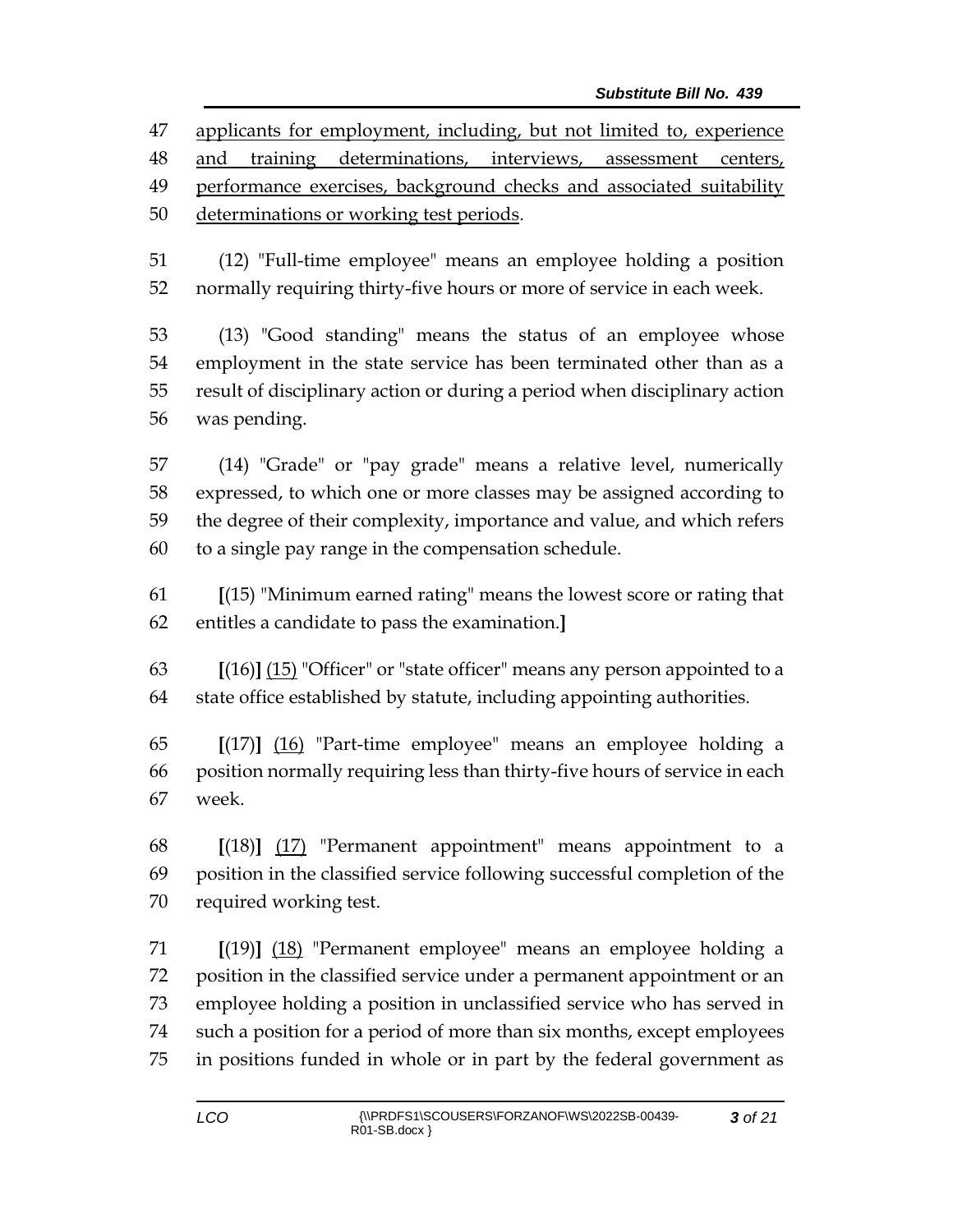part of any public service employment program, on-the-job training program or work experience program.

 **[**(20)**]** (19) "Permanent position" means any position in the classified service which requires or which is expected to require the services of an incumbent without interruption for a period of more than six months, except positions funded in whole or in part by the federal government as part of any public service employment program, on-the-job training program or work experience program.

 **[**(21)**]** (20) "Position" means a group of duties and responsibilities currently assigned or designated by competent authority to require the services of one employee.

 **[**(22)**]** (21) "Public member" means a member of a board or commission who does not hold any office or position in the state service.

 **[**(23)**]** (22) "Reemployment list" means a list of names of persons arranged in the order prescribed by the provisions of this chapter and by regulations issued in accordance with this chapter, which persons have occupied positions allocated to any class in the classified service, and are no longer in such class and are entitled to have their names certified to appointing authorities when vacancies in such class are to be filled, in preference to those whose names are on the candidate list for such class.

 **[**(24)**]** (23) "State service" means occupancy of any office or position or employment in the service of the state, but not of local governmental subdivisions thereof, for which compensation is paid.

 **[**(25)**]** (24) "Temporary position" means a position in the state service which is expected to require the services of an incumbent for a period not in excess of six months.

 **[**(26)**]** (25) "Unclassified service" means any office or position in the state service which is not in the classified service.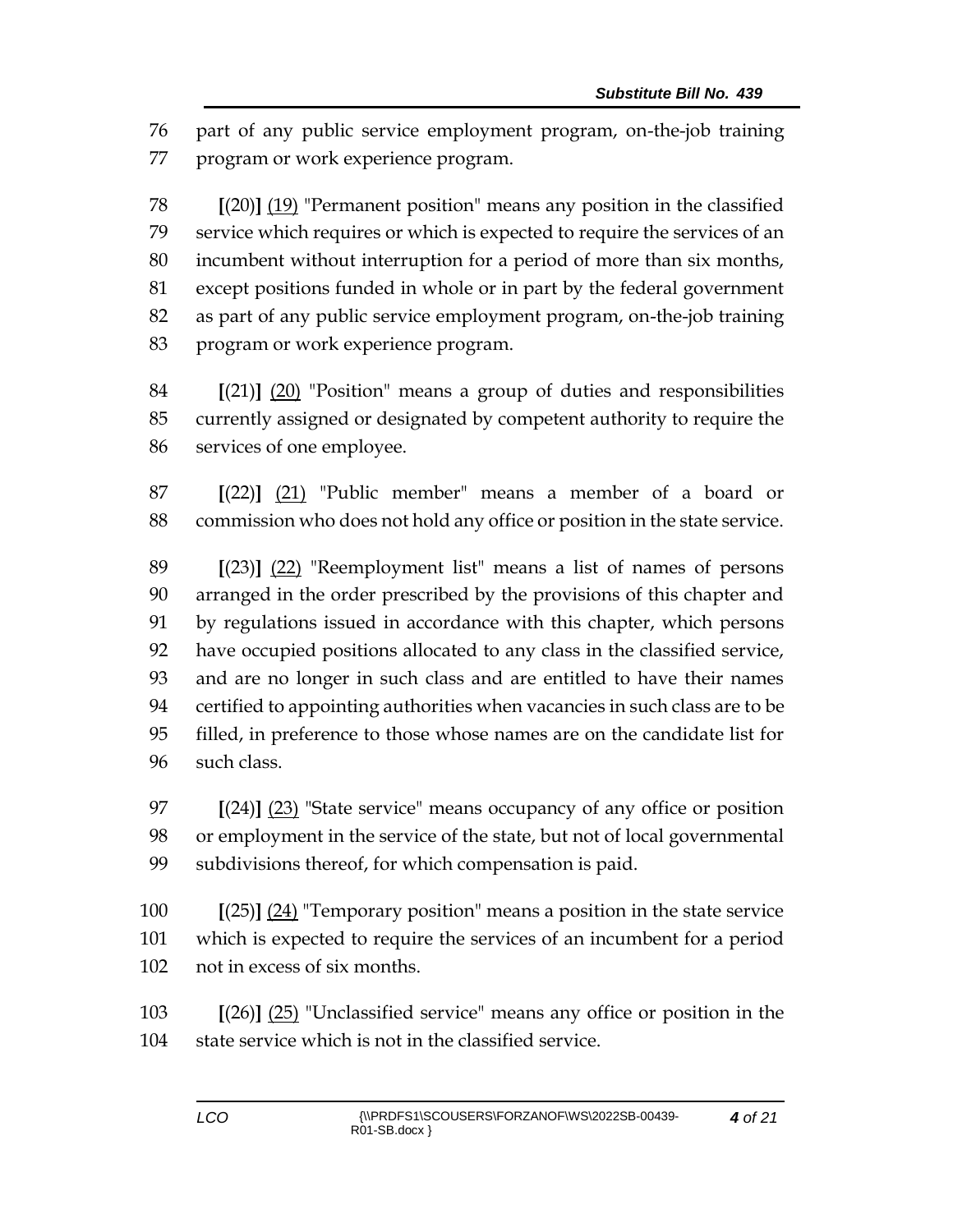**[**(27)**]** (26) "Working test" means a trial working period made a part of the examination and selective process under the provisions of this chapter and by regulations issued in accordance with this chapter, during which the work and conduct of the employee shall be noted by the appointing authority or his authorized agent and reported upon to determine whether such employee merits permanent appointment.

 **[**(28)**]** (27) "Veteran", when used in this chapter and in section 5-180, as amended by this act, **[**has the same meaning as provided in section 27-103, and (B)**]** means a veteran, as defined in section 27-103, who has performed **[**such**]** service in time of war, as defined in said section, except that the final date for service in time of war during World War II shall be December 31, 1947.

 **[**(29)**]** (28) "Managerial employee" means any person presently covered by the existing managerial compensation plan pursuant to subsection (g) of section 5-270.

 **[**(30)**]** (29) "Career progression level" means the following career levels in which each class of positions shall be categorized as determined by the Commissioner of Administrative Services based on general job characteristics and minimum requirements for knowledge, skill and ability, including, but not limited to, education, employment history and special skills: (A) Entry, (B) working, (C) lead, (D) supervisor, and (E) manager.

 **[**(31)**]** (30) "Occupational group" means broad occupational areas in which each class of positions shall be categorized as determined by the Commissioner of Administrative Services.

 Sec. 2. Section 5-198 of the general statutes is repealed and the following is substituted in lieu thereof (*Effective July 1, 2022*):

 The offices and positions filled by the following-described incumbents shall be exempt from the classified service:

(1) All officers and employees of the Judicial Department;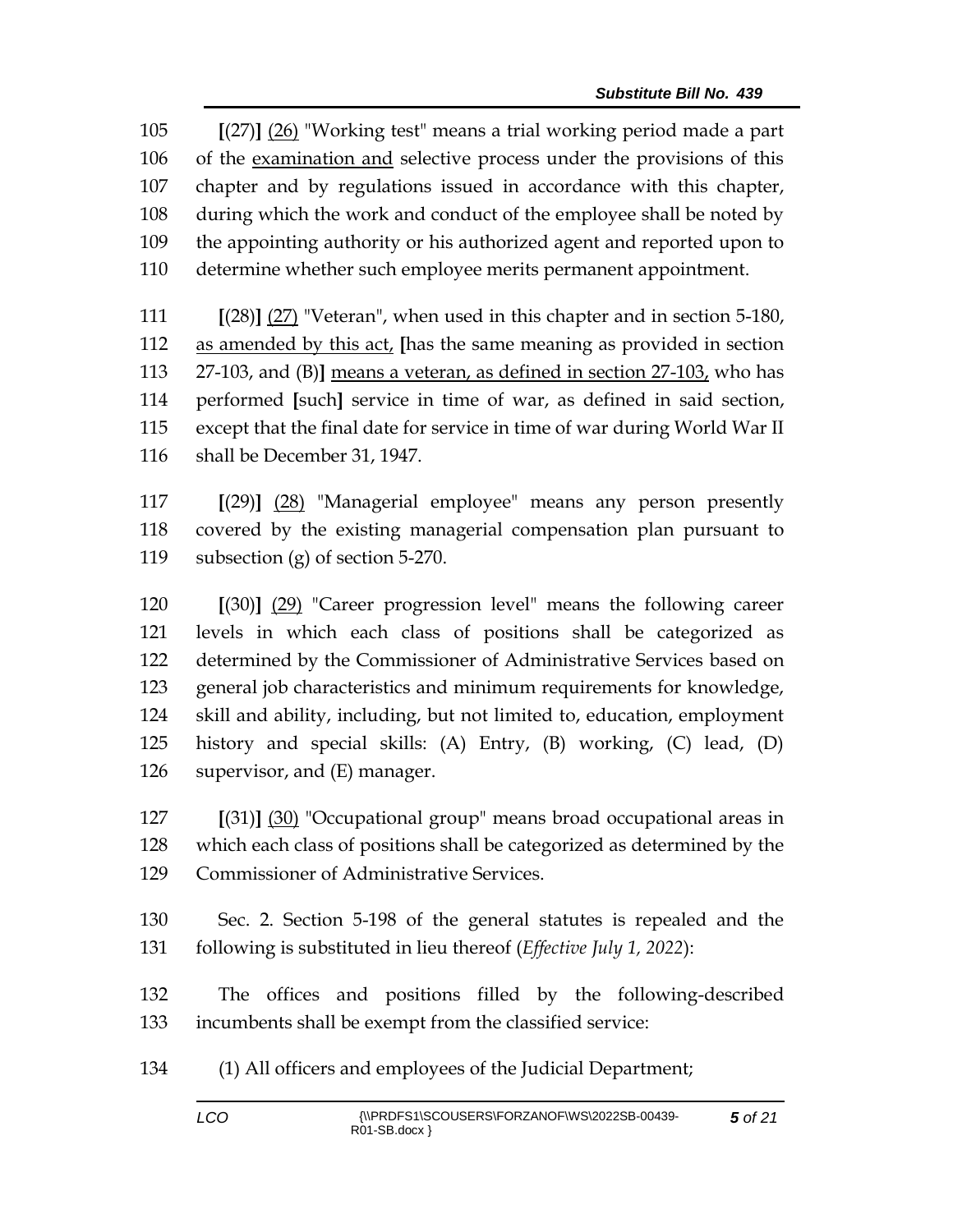- (2) All officers and employees of the Legislative Department;
- (3) All officers elected by popular vote;
- (4) All agency heads, members of boards and commissions and other officers appointed by the Governor;
- (5) All persons designated by name in any special act to hold any state office;

 (6) All officers, noncommissioned officers and enlisted men in the military or naval service of the state and under military or naval discipline and control;

 (7) (A) All correctional wardens, as provided in section 18-82, and (B) all superintendents of state institutions, the State Librarian, the president of The University of Connecticut and any other commissioner or administrative head of a state department or institution who is appointed by a board or commission responsible by statute for the administration of such department or institution;

(8) The State Historian appointed by the State Library Board;

 (9) Deputies to the administrative head of each department or institution designated by statute to act for and perform all of the duties of such administrative head during such administrative head's absence or incapacity;

 (10) Executive assistants to each state elective officer and each department head, as defined in section 4-5, provided (A) each position of executive assistant shall have been created in accordance with section 5-214, and (B) in no event shall the Commissioner of Administrative Services or the Secretary of the Office of Policy and Management approve more than four executive assistants for a department head;

 (11) One personal secretary to the administrative head and to each undersecretary or deputy to such head of each department or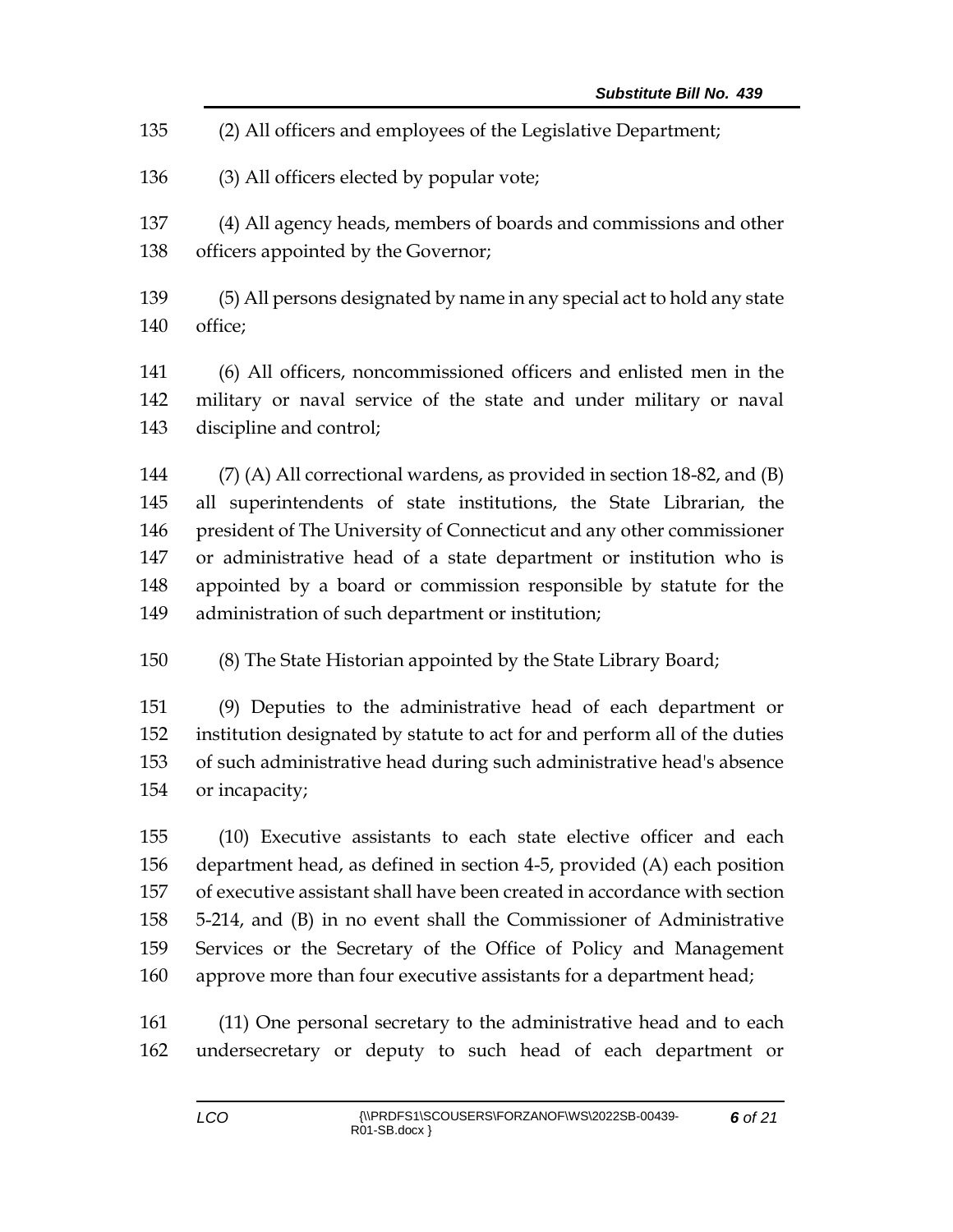institution;

 (12) All members of the professional and technical staffs of the constituent units of the state system of higher education, as defined in section 10a-1, of all other state institutions of learning, of the Board of Regents for Higher Education, and of the agricultural experiment station at New Haven, professional and managerial employees of the Department of Education and the Office of Early Childhood and teachers certified by the State Board of Education and employed in teaching positions at state institutions;

 (13) Physicians, dentists, student nurses in institutions and other 173 professional specialists who are employed on a part-time basis;

 (14) Persons employed to make or conduct a special inquiry, investigation, examination or installation;

 (15) Students in educational institutions who are employed on a part-time basis;

(16) Forest fire wardens provided for by section 23-36;

 (17) Patients or inmates of state institutions who receive compensation for services rendered therein;

 (18) Employees of the Governor including employees working at the executive office, official executive residence at 990 Prospect Avenue, Hartford and the Washington D.C. office;

 (19) Persons filling positions expressly exempted by statute from the classified service;

 (20) Librarians employed by the State Board of Education or any constituent unit of the state system of higher education;

(21) All officers and employees of the Division of Criminal Justice;

(22) Professional employees in the education professions bargaining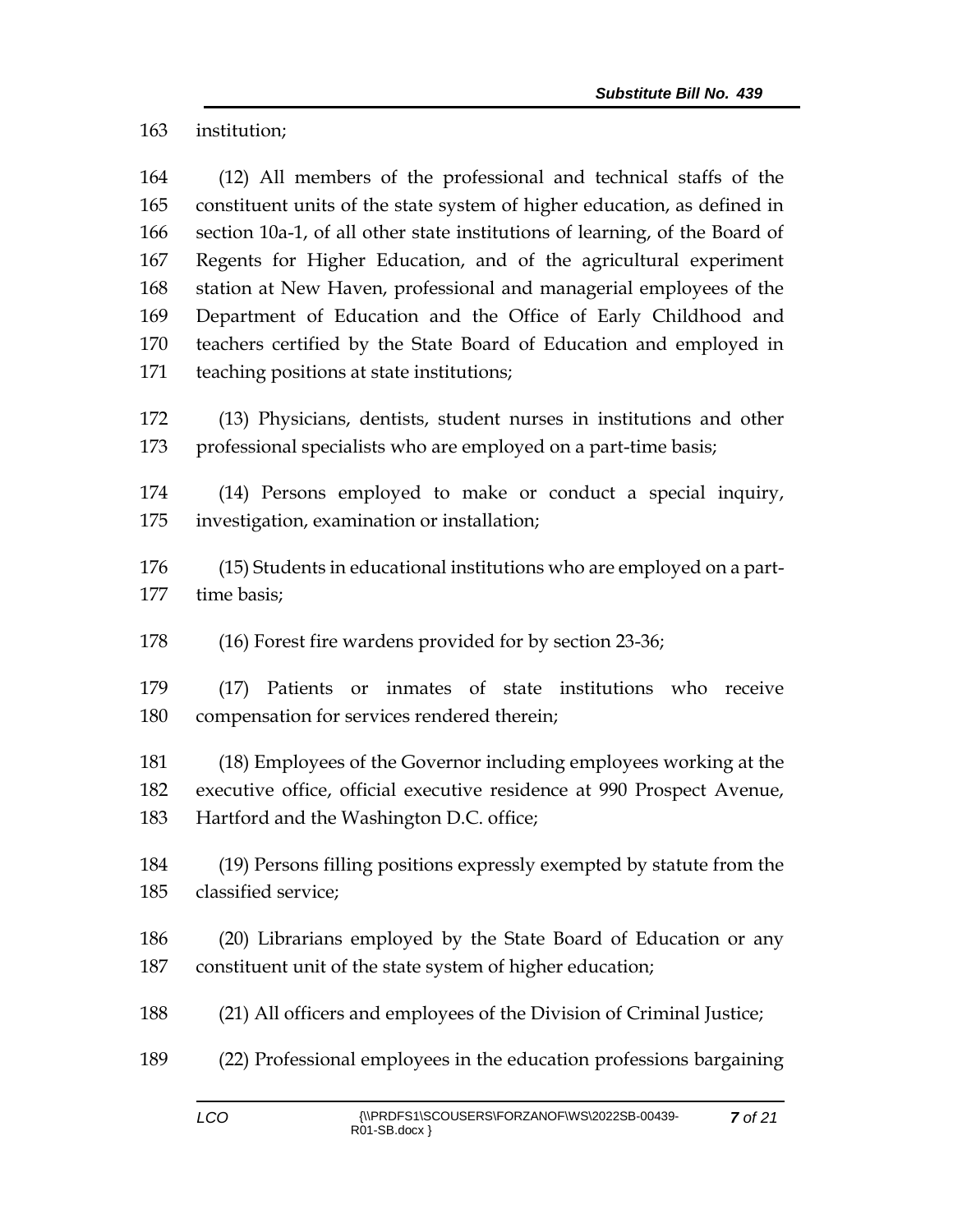| 190 | unit of the Department of Aging and Disability Services;                    |
|-----|-----------------------------------------------------------------------------|
| 191 | (23) Lieutenant colonels in the Division of State Police within the         |
| 192 | Department of Emergency Services and Public Protection;                     |
| 193 | (24) The Deputy State Fire Marshal within the Department of                 |
| 194 | <b>Administrative Services;</b>                                             |
| 195 | (25) The chief administrative officer of the Workers' Compensation          |
| 196 | Commission;                                                                 |
| 197 | (26) Employees in the education professions bargaining unit;                |
| 198 | (27) Disability policy specialists employed by the Council on               |
| 199 | Developmental Disabilities;                                                 |
| 200 | (28) The director for digital media and motion picture activities in the    |
| 201 | Department of Economic and Community Development; and                       |
| 202 | (29) Any Director of Communications 1, Director of Communications           |
| 203 | 1 (Rc), Director of Communications 2, Director of Communications 2          |
| 204 | (Rc), Communications Manager, Legislative Program Manager,                  |
| 205 | Communications and Legislative Program Manager, Director of                 |
| 206 | Legislation, Regulation and Communication, Legislative and                  |
| 207 | Administrative Advisor 1, or Legislative and Administrative Advisor 2       |
| 208 | as such positions are classified within the Executive Department.           |
| 209 | Sec. 3. Section 5-215a of the general statutes is repealed and the          |
| 210 | following is substituted in lieu thereof ( <i>Effective July 1</i> , 2022): |
| 211 | When the appointing authority receives approval to fill a vacancy in        |
| 212 | any permanent position in the classified service, the appointing            |
| 213 | authority shall request the Commissioner of Administrative Services to      |
| 214 | provide a candidate list. The candidate list certified by the commissioner  |
| 215 | shall [contain the final earned rating of each candidate] be comprised of   |
| 216 | candidates who meet the minimum qualifications of such position. The        |
| 217 | appointing authority shall fill the vacant position by selecting any        |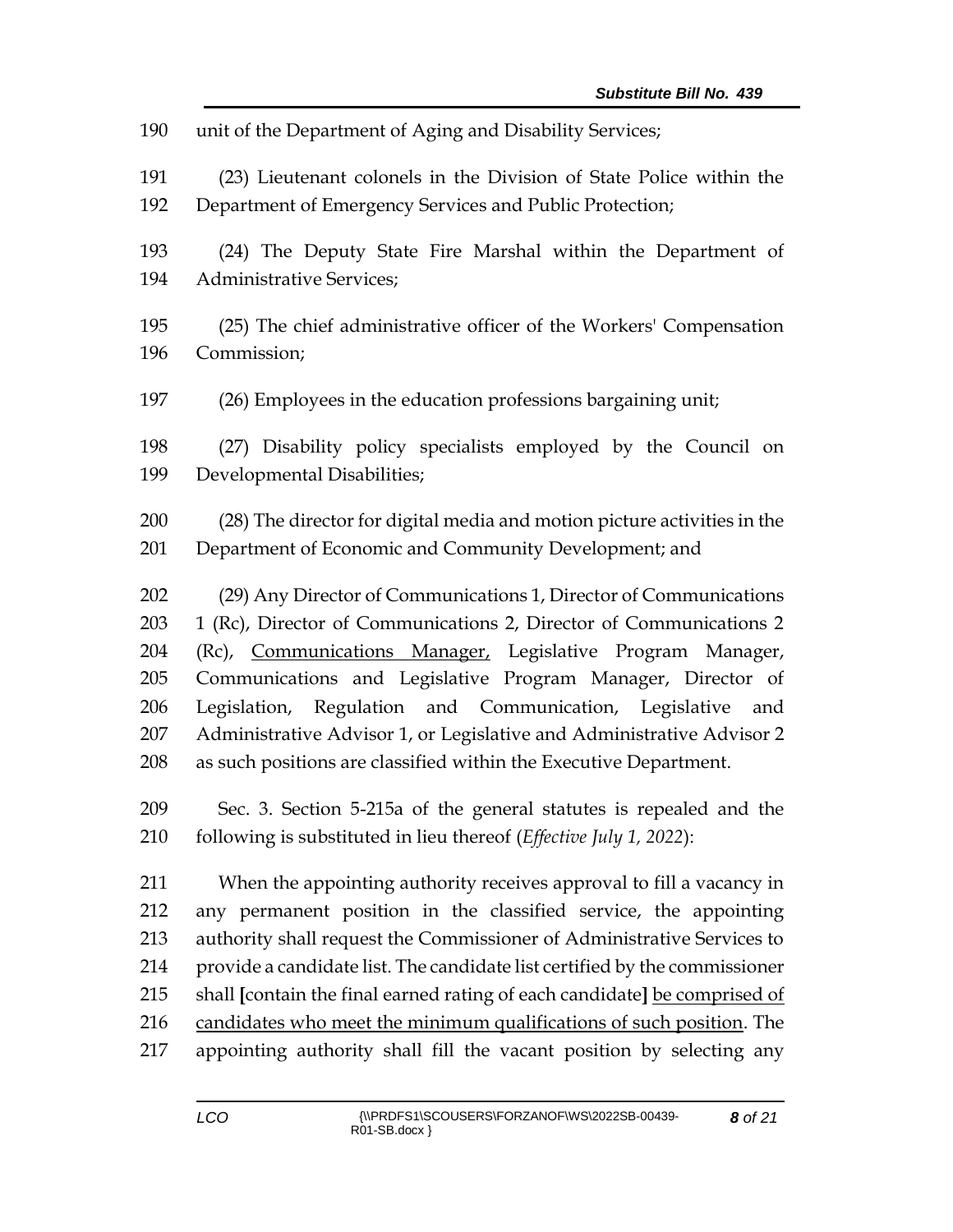candidate on the candidate list. In the event that fewer than five names are available on the candidate list to fill a position, the Commissioner of Administrative Services may authorize a new examination based on documented need. The appointing authority may fill the position from either the new or original candidate list in accordance with the provisions of this section.

 Sec. 4. Section 5-216 of the general statutes is repealed and the following is substituted in lieu thereof (*Effective July 1, 2022*):

 (a) The Commissioner of Administrative Services shall hold examinations for the purpose of establishing candidate lists for the various classes of positions in the classified service, except as provided in sections 5-227b, as amended by this act, and 5-233, as amended by this act. Such examinations may be held on a continuous basis **[**or at such time or times as the commissioner deems necessary**]** to supply the needs of the state service. **[**In establishing any candidate list following examinations, the commissioner shall place on the list, in the order of their ratings, the names of persons who show they possess the qualifications which entitle them to be considered eligible for appointment when a vacancy occurs in any position allocated to the class for which such examination is held or for which such candidate list is held to be appropriate. Such ratings may take such form as the commissioner deems appropriate to describe the performance of any candidate on any examination.**]**

 (b) Where the needs of the service indicate that continuous recruitment is justified, the commissioner may defer announcing a closing date for filing applications for the examination. Announcements of such examinations shall specify that recruitment is continuous and that applications may be filed until further notice. **[**Such examination may be graded on a pass-fail basis in order to expedite certification and appointment.**]**

 (c) The commissioner may consolidate, continue or cancel candidate lists and may remove names from such lists for good cause. **[**The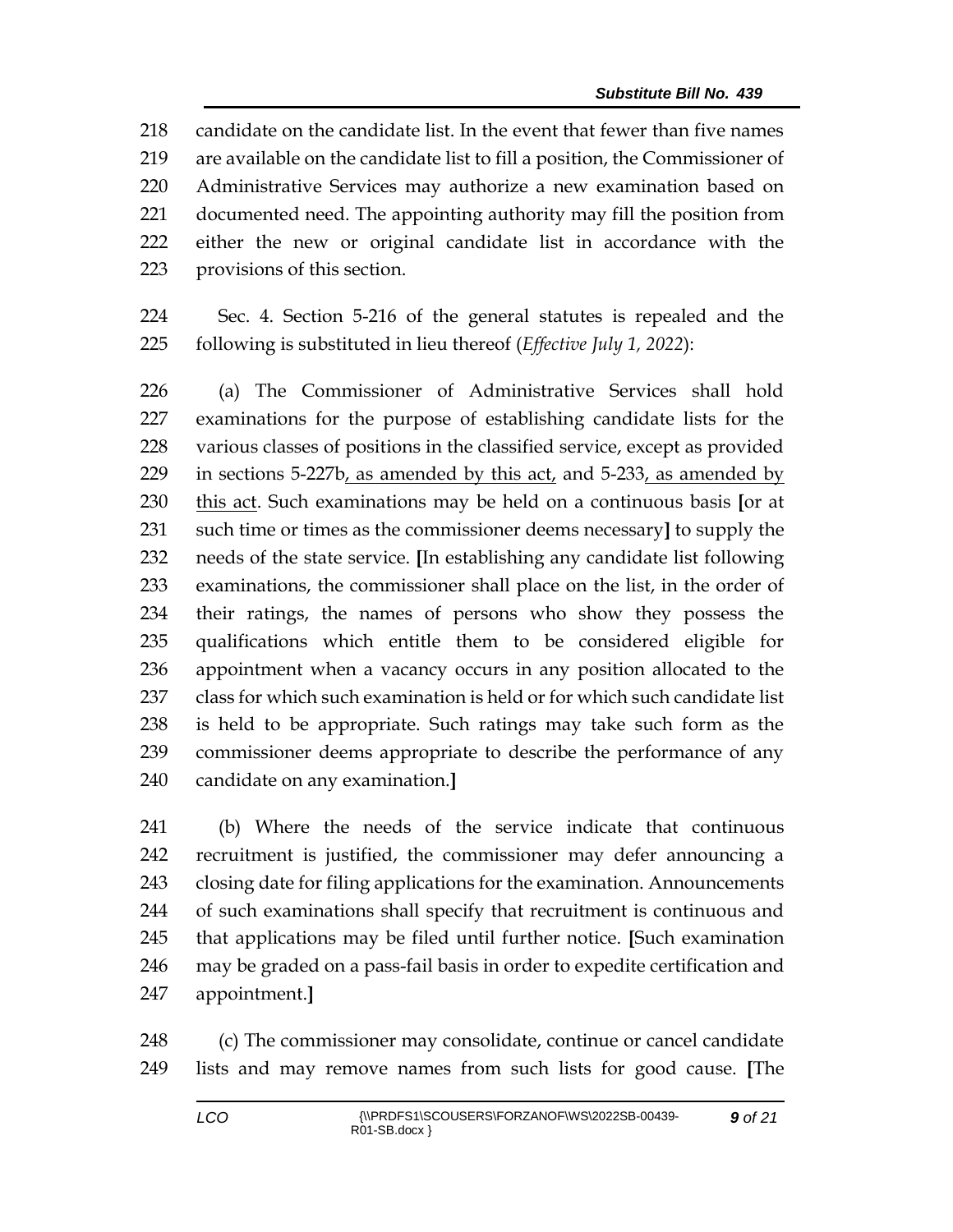commissioner may apply an examination score from one examination to the candidate list established for another examination, provided such examinations are the same or equivalent forms of the same examination, such provision is publicized on appropriate examination notices and the candidate satisfies all other statutory requirements.

 (d) Upon written request from a candidate on a form and in a manner prescribed by the Department of Administrative Services, the commissioner shall apply the candidate's most recent score from an examination held for a promotional appointment, in accordance with subsection (b) or (c) of section 5-228, to the candidate list established for a subsequent examination for the same classification, provided: (1) The subsequent examination is in the same or equivalent form as the previous examination; (2) such provision is publicized on appropriate examination notices; (3) the candidate satisfies all other requirements for the classification and the examination; and (4) not more than seven years have elapsed from the date of the candidate's most recent examination.

 (e) Nothing in this section shall prevent the department from applying scores from one examination to the candidate list established for a subsequent examination for the same classification, provided: (1) Such examinations are in the same or equivalent forms; (2) such provision is publicized on appropriate examination notices; and (3) the candidates on the list satisfy all other requirements for the classification and the examination.

 (f) The provisions of subsections (d) and (e) of this section shall not apply to any promotional examination held for classifications in the department's police-protective services occupational group.**]**

 Sec. 5. Section 5-218 of the general statutes is repealed and the following is substituted in lieu thereof (*Effective July 1, 2022*):

 **[**(a)**]** Except for an examination that has been waived pursuant to 280 section 5-227b, as amended by this act, the Commissioner of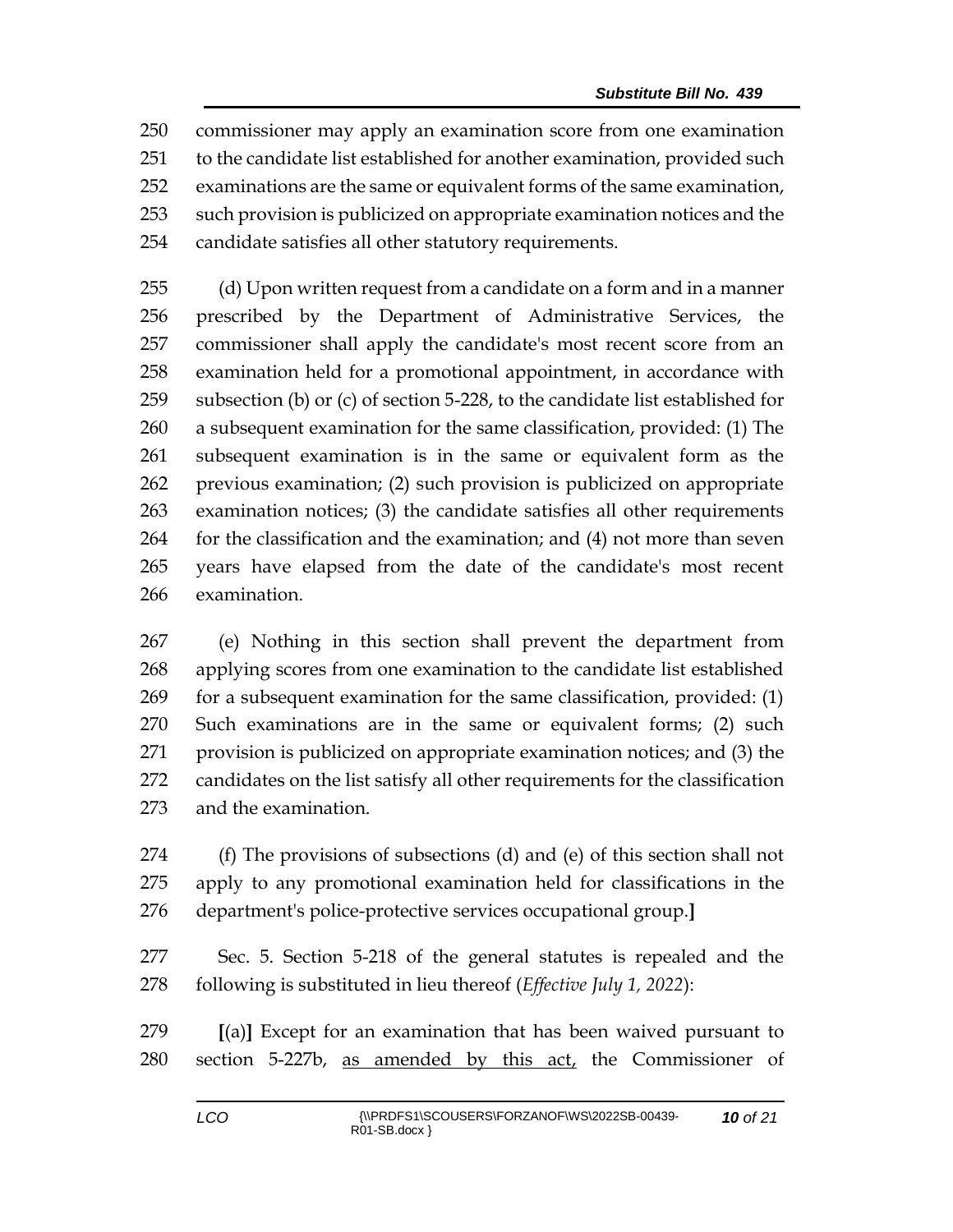Administrative Services shall **[**prepare lists of preliminary requirements and subjects of examination for positions in the classified service and publicize each such examination in such manner as the nature of the examination requires, including posting examination notices in state agencies in locations accessible to state employees at least two weeks 286 prior to the application closing date. All competitive examinations shall be held at such times and places as in the judgment of the Commissioner of Administrative Services most nearly meet the convenience of applicants and needs of the service. In no event shall any other examination be given by an agency for a position subject to the examination procedure of the Department of Administrative Services**]** provide initial notice of examination for positions in the classified service in such form and manner as to supply the needs of state service.

 **[**(b) The Commissioner of Administrative Services shall give public notice of such examinations for positions in the classified service at least six business days in advance by posting, or causing to be posted, an appropriate notice on the Internet web site of the department and by submitting the notice to the director of the state employment service. Such notice shall set forth the time and place of the examination and shall be accompanied by a copy of the official description of the position, and provide the work location, salary and weights to be given for the weighted parts of the examination, if applicable, provided once such notice has been given, the weights established in the notice for the weighted parts of the examination shall not be altered in any manner.**]**

 Sec. 6. Section 5-219 of the general statutes is repealed and the following is substituted in lieu thereof (*Effective July 1, 2022*):

 **[**(a)**]** Examinations shall be **[**in such form and of such character and shall relate to such matters as will fairly test and determine the qualifications, fitness and ability of the persons tested to perform the duties of the class or position to which they seek appointment. Examinations shall be formulated in cooperation with agencies appointing specific classes of employees and shall be competitive and open to all persons who may be lawfully appointed to any position in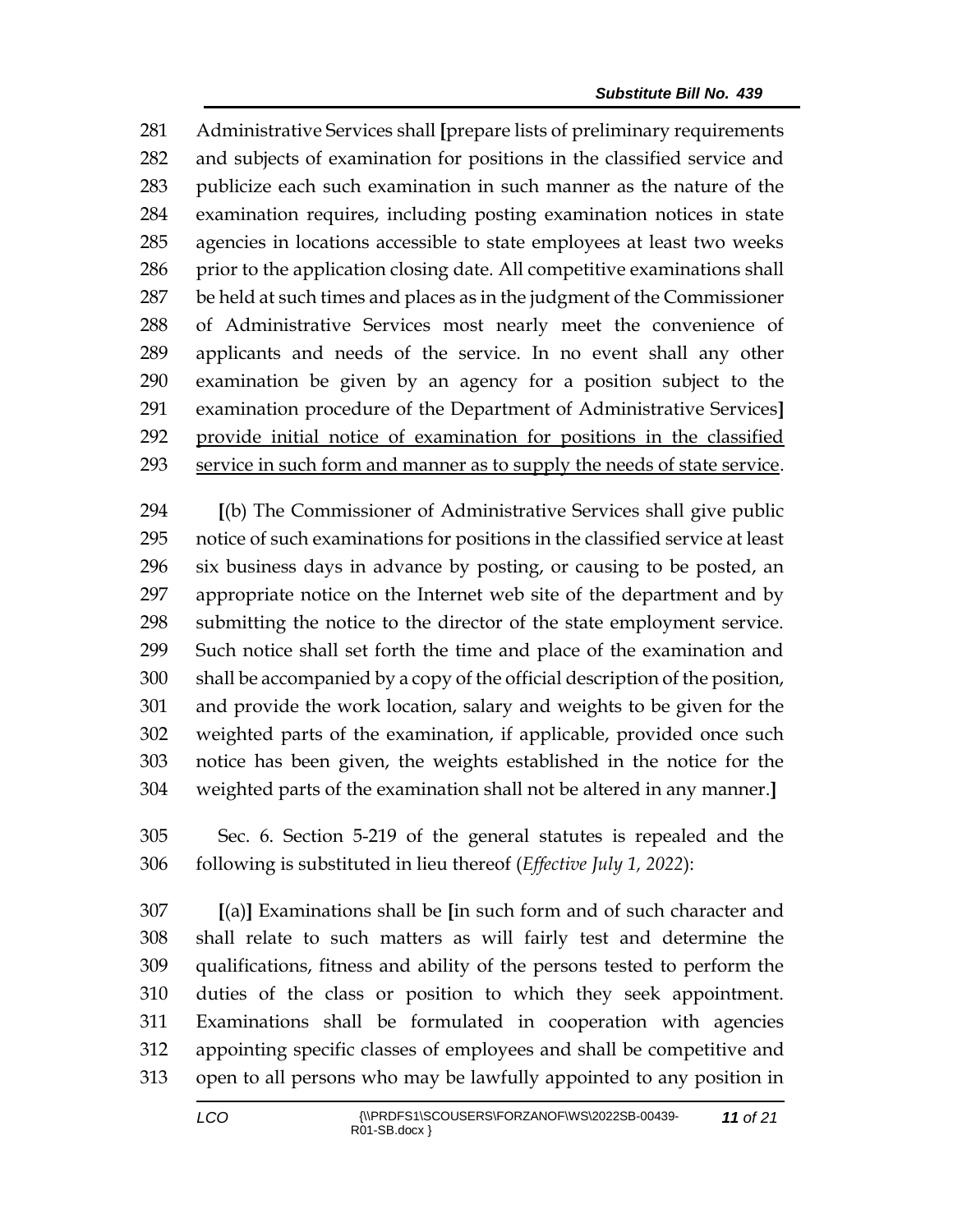the class for which examinations are held, with such limitations as to age, residence, health, habits, character, sex and qualifications as are considered desirable by the Commissioner of Administrative Services and as are specified in the public announcement of the examination, provided no such limitation shall be made as to age or sex except in the case of a bona fide occupational qualification or need. Formal education requirements may be considered as a condition for the taking of such examinations. Possession of a professional license or degree, or satisfactory completion of an accreditation, certificate or licensure program may serve as the sole basis for appointment, provided such credentials are a mandatory requirement for employment in a position. Examinations may take the form of written or oral tests, demonstration of skill or physical ability, experience and training evaluation, or in the case of promotional examinations, evaluation of prior performance, or any other assessment device or technique deemed appropriate to measure the knowledge, skills or abilities required to successfully perform the duties of the job. All persons competing for placement on any one candidate list shall be administered the same or equivalent forms of the same examination or examination phases, except as necessary to comply with the federal Americans with Disabilities Act and section 4-61nn, and be required to achieve passing scores on each successive phase and for the examination as a whole in order to remain in competition. The provisions of this section shall be the sole determinant for qualification and no other examination shall be permitted by any agency head to further qualify persons seeking appointment except as authorized by the commissioner**]** job-related and administered consistently and fairly to determine the qualifications, fitness and ability of the persons seeking appointment.

 **[**(b) The commissioner may charge any person not employed by the state a reasonable fee for taking an examination, provided such fee shall not exceed the cost of developing and administering such examination. The commissioner may waive any such fee for any person who applies, in the form and manner prescribed by the commissioner, for a waiver of such fee and demonstrates that he or she is financially unable to pay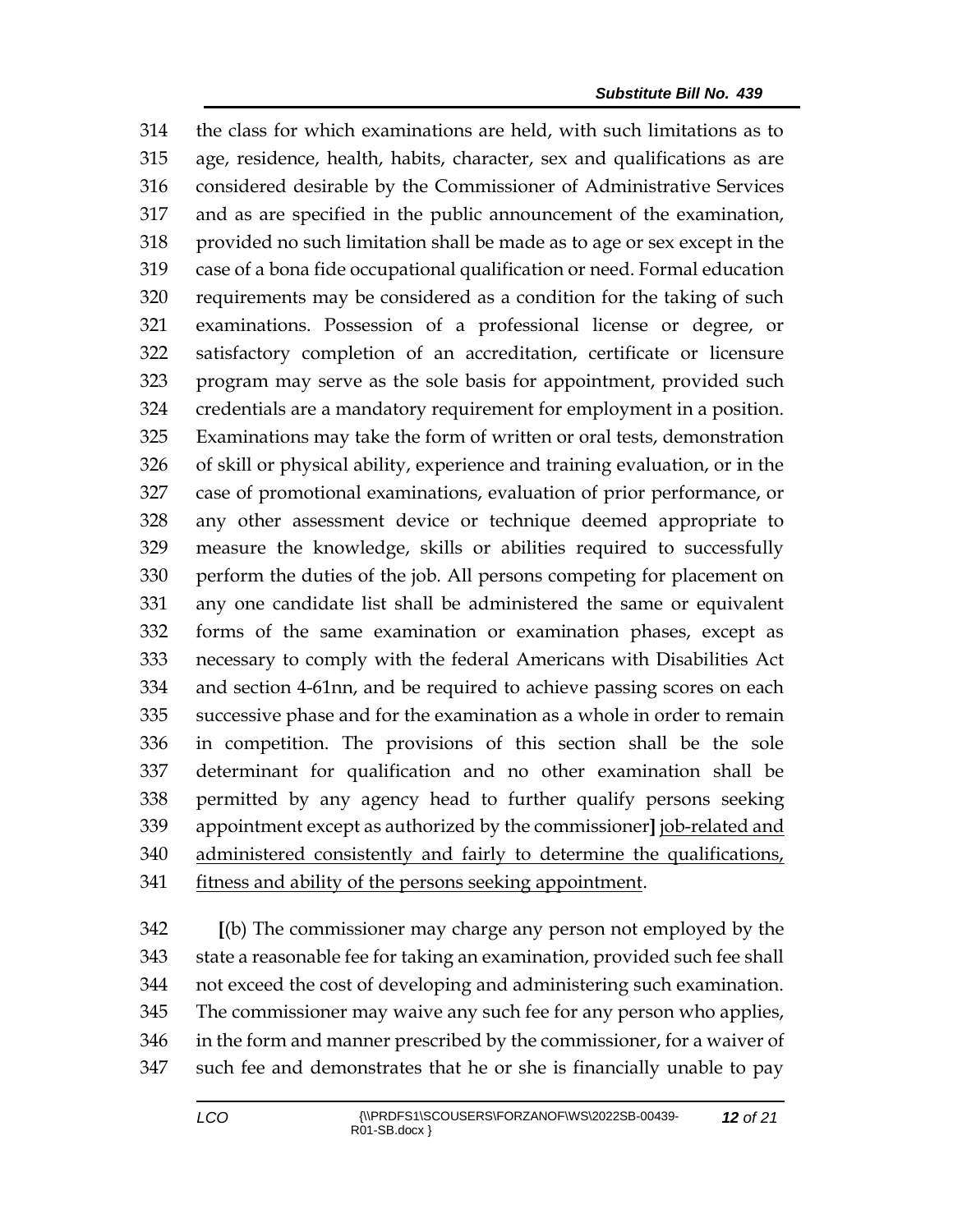such fee. Before charging any fees authorized by this subsection, the commissioner shall adopt regulations, in accordance with the provisions of chapter 54, to establish reasonable fees.**]**

 Sec. 7. Subsection (a) of section 5-221 of the general statutes is repealed and the following is substituted in lieu thereof (*Effective July 1, 2022*):

 (a) The Commissioner of Administrative Services may reject the application of any person **[**for admission to an examination for**]** when establishing a candidate list for the classified service, or refuse to examine any applicant for such service, who (1) has been found to lack any of the established qualifications for the position for which such applicant applies or for which such applicant has been examined, (2) is physically or medically unfit to perform effectively the duties of the position in which he or she seeks employment, (3) is addicted to the habitual use of drugs or intoxicating liquors, (4) has been dismissed from the public service for delinquency, incompetency, misconduct or neglect of duty, or (5) has made a false statement of any material fact or practiced or attempted to practice any deception or fraud in his or her application, in his or her examination or in securing his or her eligibility or appointment.

 Sec. 8. Section 5-224 of the general statutes is repealed and the following is substituted in lieu thereof (*Effective July 1, 2022*):

 **[**Any veteran who served in time of war, if such veteran is not eligible for disability compensation or pension from the United States United States Department of Veterans Affairs, or the spouse of such veteran who by reason of such veteran's disability is unable to pursue gainful employment, or the unmarried surviving spouse of such veteran, and if such person has attained at least the minimum earned rating on any examination held for an original appointment for the purpose of establishing a candidate list to fill a vacancy in accordance with subsection (d) of section 5-228, shall have five points added to his or her earned rating. Any such veteran, or the spouse of such veteran who by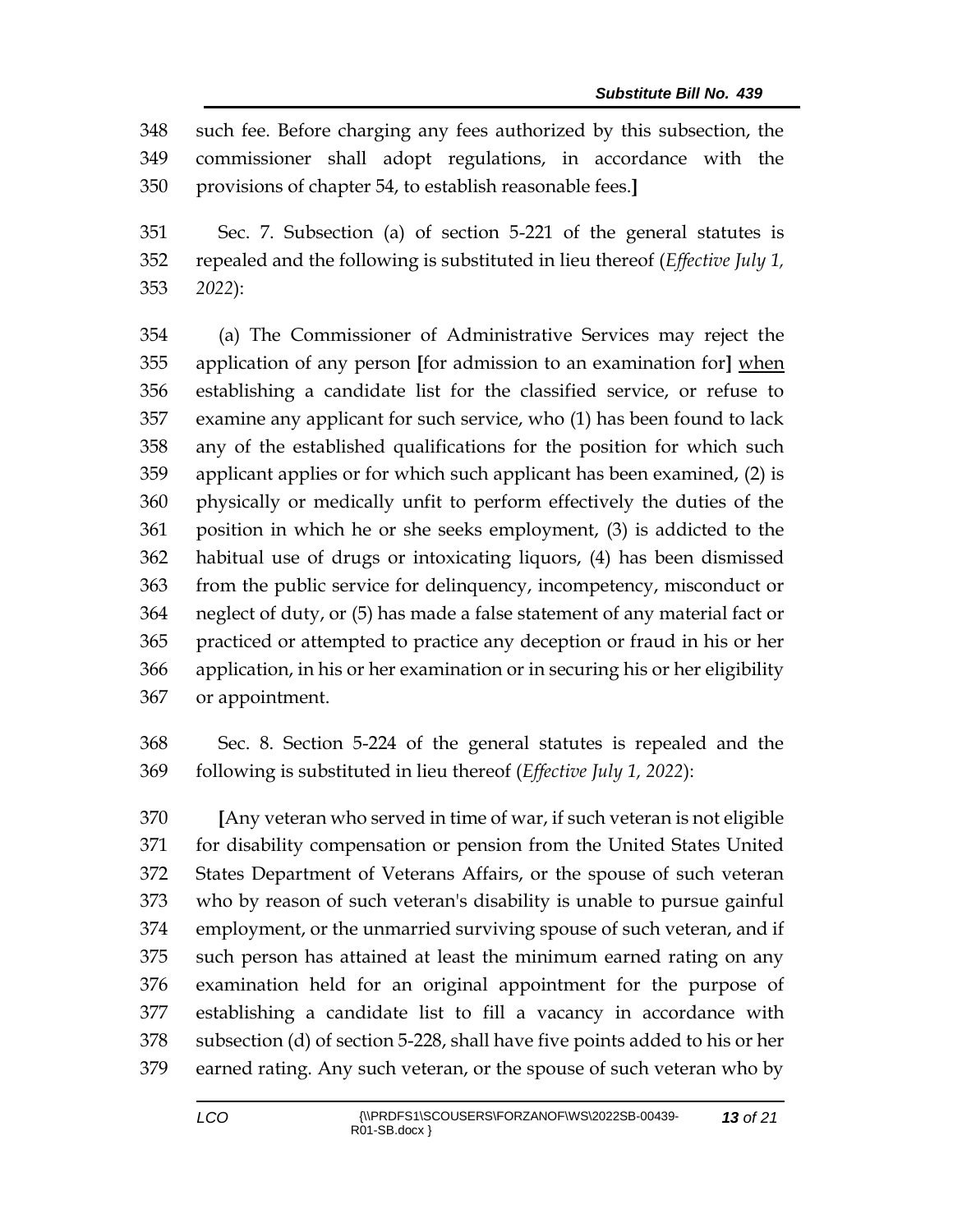reason of such veteran's disability is unable to pursue gainful employment, or the unmarried surviving spouse of such veteran, if such person is eligible for such disability compensation or pension and if such person has attained at least the minimum earned rating on any such examination held for an original appointment for the purpose of establishing a candidate list to fill a vacancy in accordance with subsection (d) of section 5-228, shall have ten points added to his or her earned rating. Any veteran who has served in a military action for which such person received or was entitled to receive a campaign badge or expeditionary medal, shall have five points added to his or her earned rating if such person has attained at least the minimum earned rating on any such examination held for an original appointment for the purpose of establishing a candidate list to fill a vacancy in accordance with subsection (d) of section 5-228 and such person is not otherwise eligible to receive additional points pursuant to this section. Any person who is a member of the armed forces, as defined in section 27-103, and who is in the final year of an enlistment contract with any branch of the armed forces shall have five points added to his or her earned rating if such person has attained at least the minimum earned rating on any such examination held for an original appointment for the purpose of establishing a candidate list to fill a vacancy in accordance with subsection (d) of section 5-228. Names of any such persons shall be placed upon the candidate lists in the order of such augmented ratings. Credits shall be based upon examinations with a possible rating of one hundred points**]** A person's military service shall be counted, if appropriate, on a prorated basis toward meeting the minimum qualifications of a position. An appointing authority shall provide due consideration for original appointment to any veteran, as defined in section 27-103, who is placed on a candidate list by the Commissioner of Administrative Services.

 Sec. 9. Section 5-225 of the general statutes is repealed and the following is substituted in lieu thereof (*Effective July 1, 2022*):

All persons competing in **[**any**]** an examination to be placed on a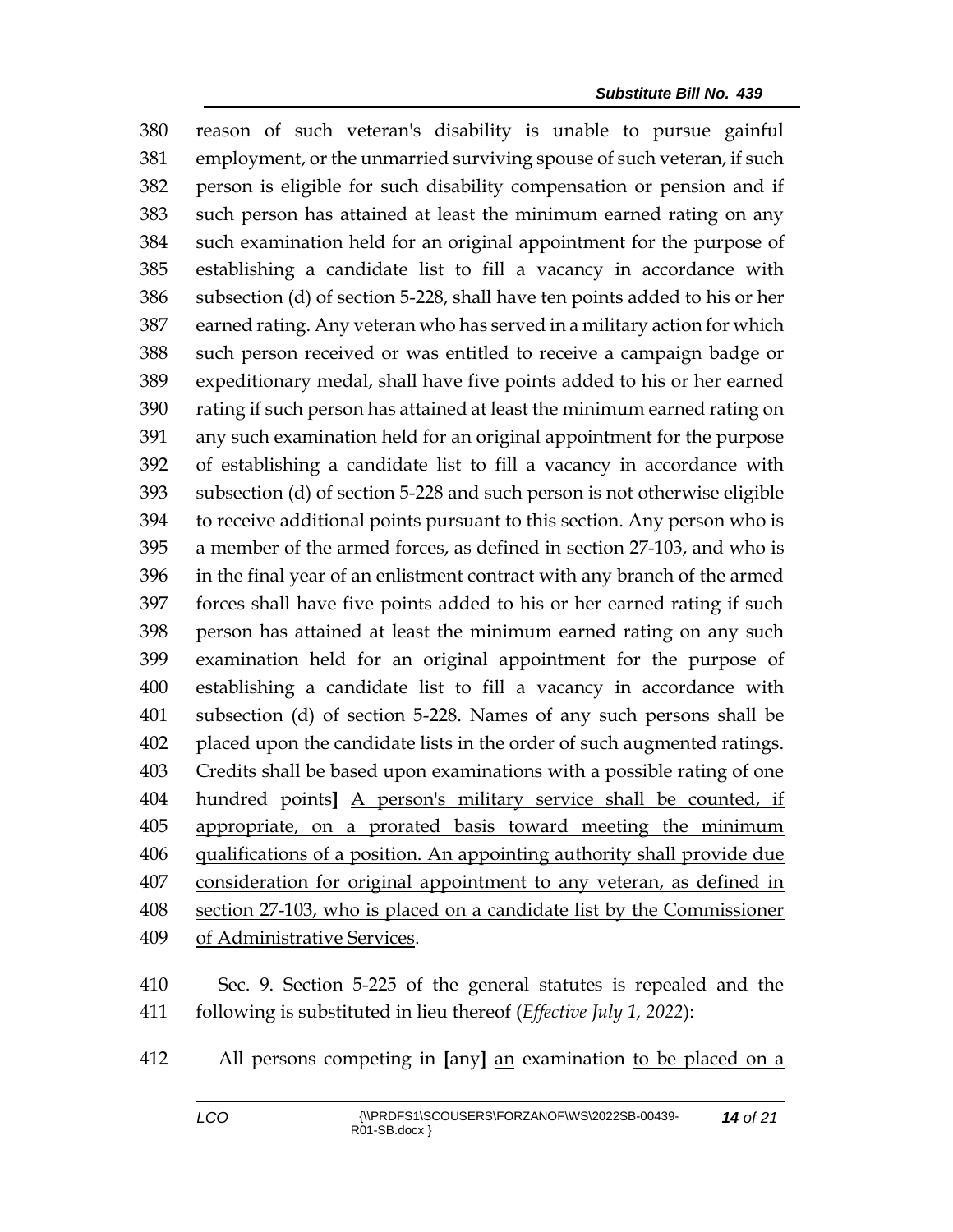candidate list established by the Commissioner of Administrative Services shall be given written notice of **[**their final earned ratings and the minimum earned rating necessary to pass the examination**]** the result. Not later than thirty days after the issuance of the **[**final earned rating**]** result, a person who **[**has not achieved a passing rating may inspect his or her papers, markings, background profiles and other items used in determining the final earned ratings, other than**]** took the examination but did not achieve a passing result may inspect his or her examination results, but not the examination questions and other materials constituting the examination itself, subject to such regulations as may be issued by the Commissioner of Administrative Services. Not later than ten days after **[**inspecting his or her papers, a**]** such inspection, such person may, in writing, appeal to the Commissioner of Administrative Services the accuracy of his or her **[**final earned rating**]** examination results, as based on **[**the**]** such person's original examination **[**paper or**]** responses or examination results. The commissioner shall render a final decision on the person's appeal within thirty days thereafter and correct candidate lists as appropriate.

 Sec. 10. Subsection (a) of section 5-227b of the general statutes is repealed and the following is substituted in lieu thereof (*Effective July 1, 2022*):

 (a) Examinations for positions may be waived by the Commissioner of Administrative Services under any of the following conditions: (1) Where the possession of a professional license or degree or satisfactory completion of an accreditation, certificate or licensure program is a mandatory requirement for appointment or promotion to a position in state service; (2) where the appointment or promotion to a job classification that is utilized by a single state agency is limited in number and has few vacancies in the professional or managerial series; (3) when the qualifications for a position within the managerial class are so specialized or unique that an examination for a general job classification would not result in a list of candidates possessing such qualifications and would not be cost effective; or (4) when the number of applicants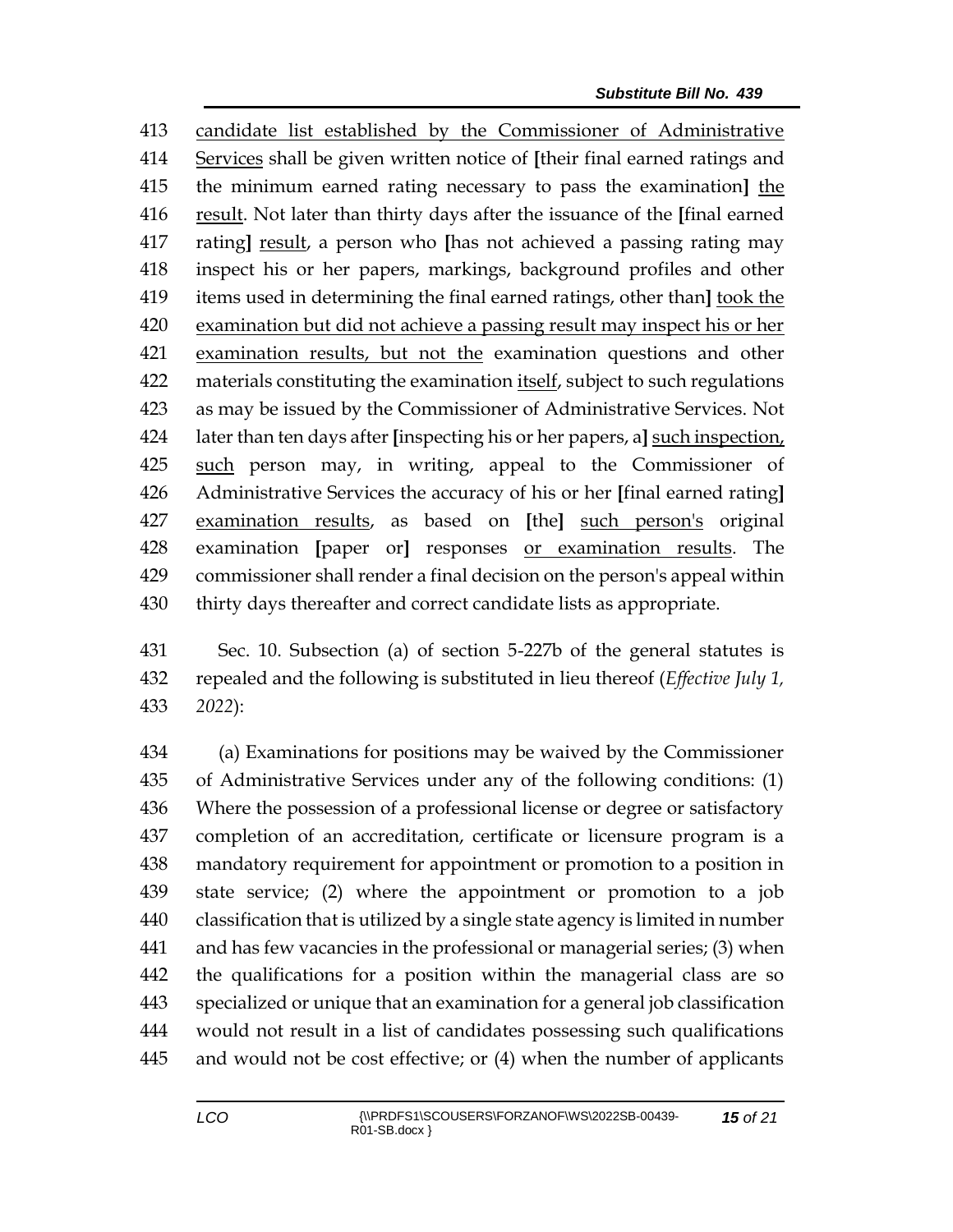meeting the minimum qualifications for admission to an announced promotional examination is five or less. The positions under this subsection shall be deemed nonexamined.

 Sec. 11. Subsections (c) to (e), inclusive, of section 5-228 of the general statutes are repealed and the following is substituted in lieu thereof (*Effective July 1, 2022*):

 (c) If a vacancy is to be filled by promotion from a **[**service-wide**]** state-wide candidate list, the commissioner shall certify to the appointing authority the names of all candidates on that candidate list in accordance with the provisions of section 5-215a, as amended by this act, or if an examination is waived, in accordance with the provisions of section 5-227b, as amended by this act.

 (d) If a vacancy is to be filled by an original appointment, the commissioner shall certify to the appointing authority the names of all candidates on that candidate list in accordance with the provisions of section 5-215a, as amended by this act, or if an examination is waived, in accordance with the provisions of section 5-227b, as amended by this act.

 (e) **[**Appointees**]** Permanent employees promoted to any position in the classified service shall be required to serve the working test period provided for in this chapter. Any **[**promotional appointee from within the agency**]** such permanent employee who is dismissed from the position to which he or she was promoted during such working test period, or at the conclusion thereof, shall be restored to a position in the same class and same agency in which he or she had been employed prior to his or her promotion, **[**. Any other appointee who was employed in the classified service prior to his or her appointment and who is dismissed from the position to which he or she was appointed during such working test period or at the conclusion thereof, shall be restored to a vacancy in the same class, or a vacancy in a comparable class or a vacancy in any other position the employee is qualified to fill, in the agency in which he or she had been employed prior to his or her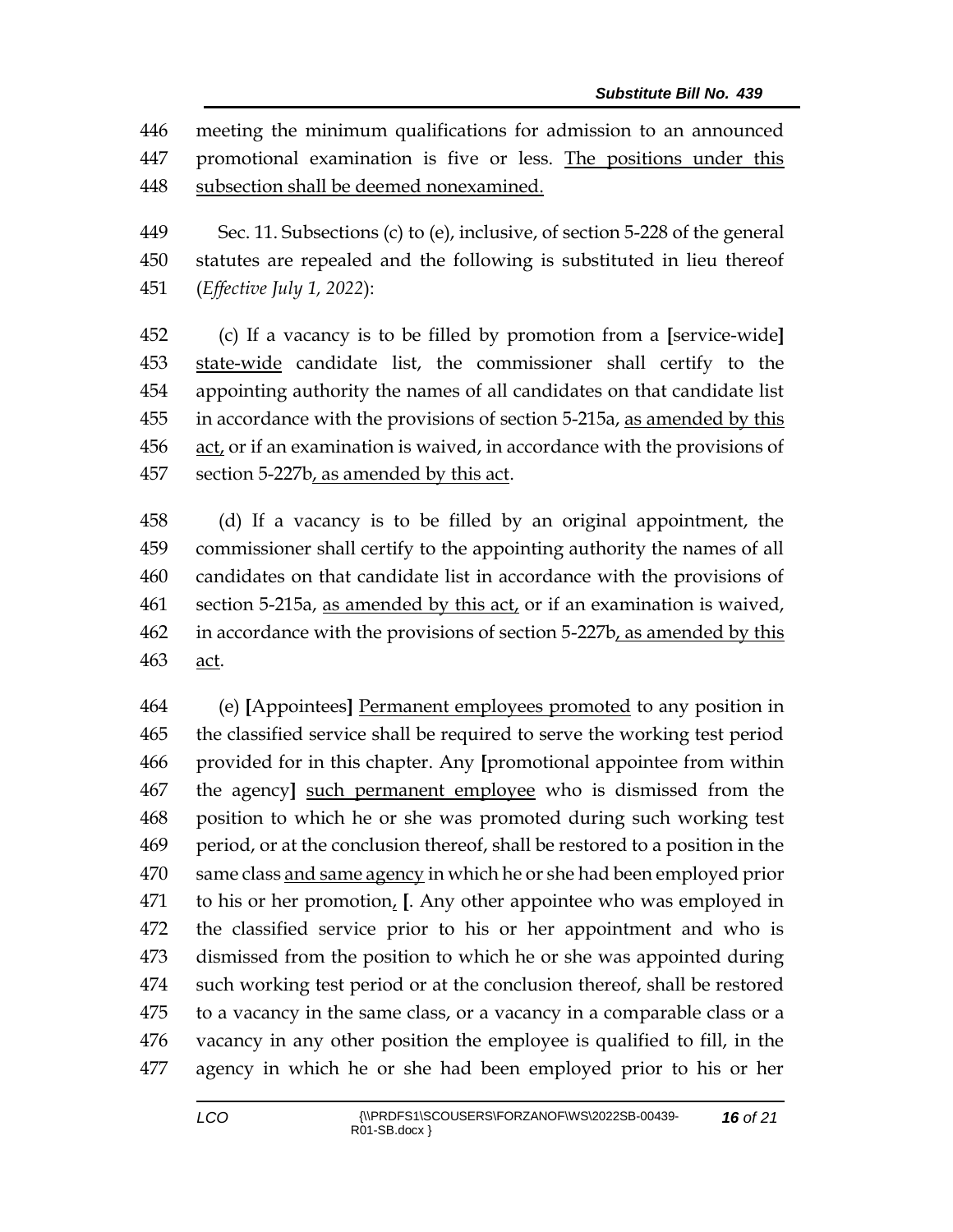appointment, or shall have his or her name placed on a reemployment list. No provision of this section shall be construed to prevent any employee in the unclassified service from competing for positions in the classified service if he or she possesses the minimum qualifications established by the commissioner. In the certification of names of persons eligible for appointment, sex shall be disregarded except when otherwise provided by statute or upon request of the appointing authority, subject to the approval of the commissioner**]** except that if no such restoration is possible, the name of such permanent employee shall be placed on the reemployment list for the appropriate class in accordance with subsection (b) of section 5-241, as amended by this act.

 Sec. 12. Section 5-233 of the general statutes is repealed and the following is substituted in lieu thereof (*Effective July 1, 2022*):

 For positions involving unskilled and semiskilled labor or for positions involving domestic, attending or other housekeeping and custodial services at state institutions or agencies or for other similar classes where the character of the work, or the place of work, makes it impracticable to secure at stated times a sufficient number of applicants to supply the needs of the service, or where it is impracticable to examine and secure such persons from candidate lists with sufficient promptness to supply the needs of the service, the Commissioner of Administrative Services may establish procedures which will permit the registration and, in his discretion, the examination of applicants, singly or in groups, at such times and places as meet the convenience of applicants and needs of the service, without public notice as required in this chapter. The positions under this section shall be deemed noncompetitive.

 Sec. 13. Section 5-234 of the general statutes is repealed and the following is substituted in lieu thereof (*Effective July 1, 2022*):

 The Commissioner of Administrative Services may provide for the appointment, with or without examination, of qualified persons in a class in which the incumbent serves for not more than three years in the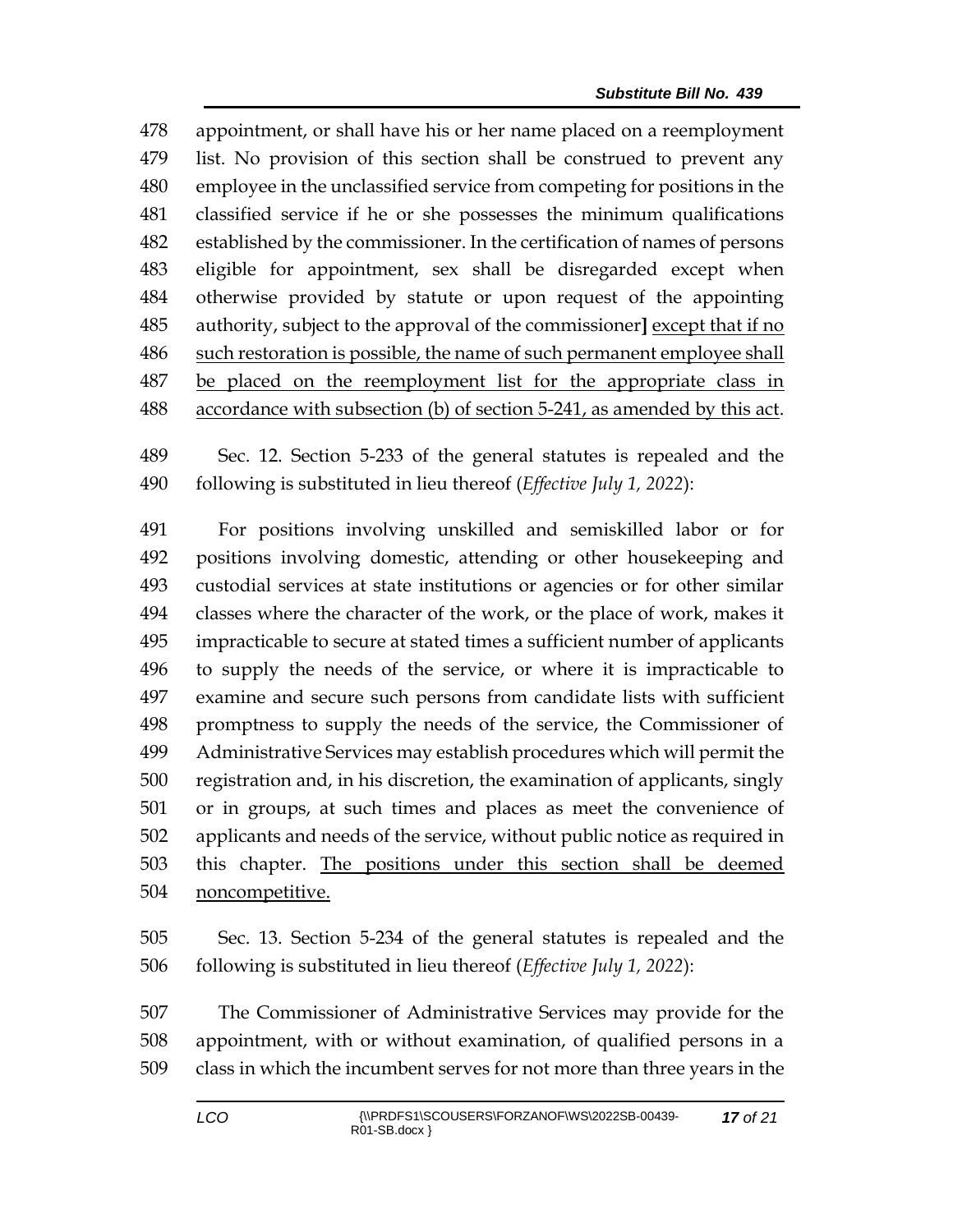class as part of an established training program. Any person so appointed to a professional or preprofessional training class may, upon successful completion of the required minimum working test period and training program, be reclassified to a position in the next higher 514 level class for which the training program is established, which position 515 shall be deemed noncompetitive. The provisions of this section shall not apply to sections 5-224, as amended by this act, and 7-415 concerning the veterans preference.

 Sec. 14. Subsection (b) of section 5-180 of the general statutes is repealed and the following is substituted in lieu thereof (*Effective July 1, 2022*):

 (b) The war service before September 1, 1939, of a veteran who became a member after September 1, 1939, and the war service or military service during a national emergency declared by the President of the United States on and after September 1, 1939, of a veteran who became a member at any time, shall be counted as state service if the member makes retirement contributions for each month of war service as defined in section 27-103 and described in **[**subdivision (28) of**]** section 5-196, as amended by this act, or for each month of such service during a national emergency, as the case may be. Any veteran who becomes a member on or after July 1, 1975, shall not receive credit for such war or military service if such member has received or is entitled to receive any retirement allowance for the same years of such service from the federal government. Any veteran who is a member and who has not made application for such credit prior to July 1, 1975, shall not receive credit for such service if such member has received or is entitled to receive any retirement allowance for the same years of such service from the federal government unless such member makes application for such credit to the Retirement Commission on or before October 1, 1975, and makes retirement contributions for each month of such service in accordance with the provisions of this subsection. The Comptroller of the state may notify each employee of this provision on or before September 1, 1975. Such contributions shall equal one-twelfth of four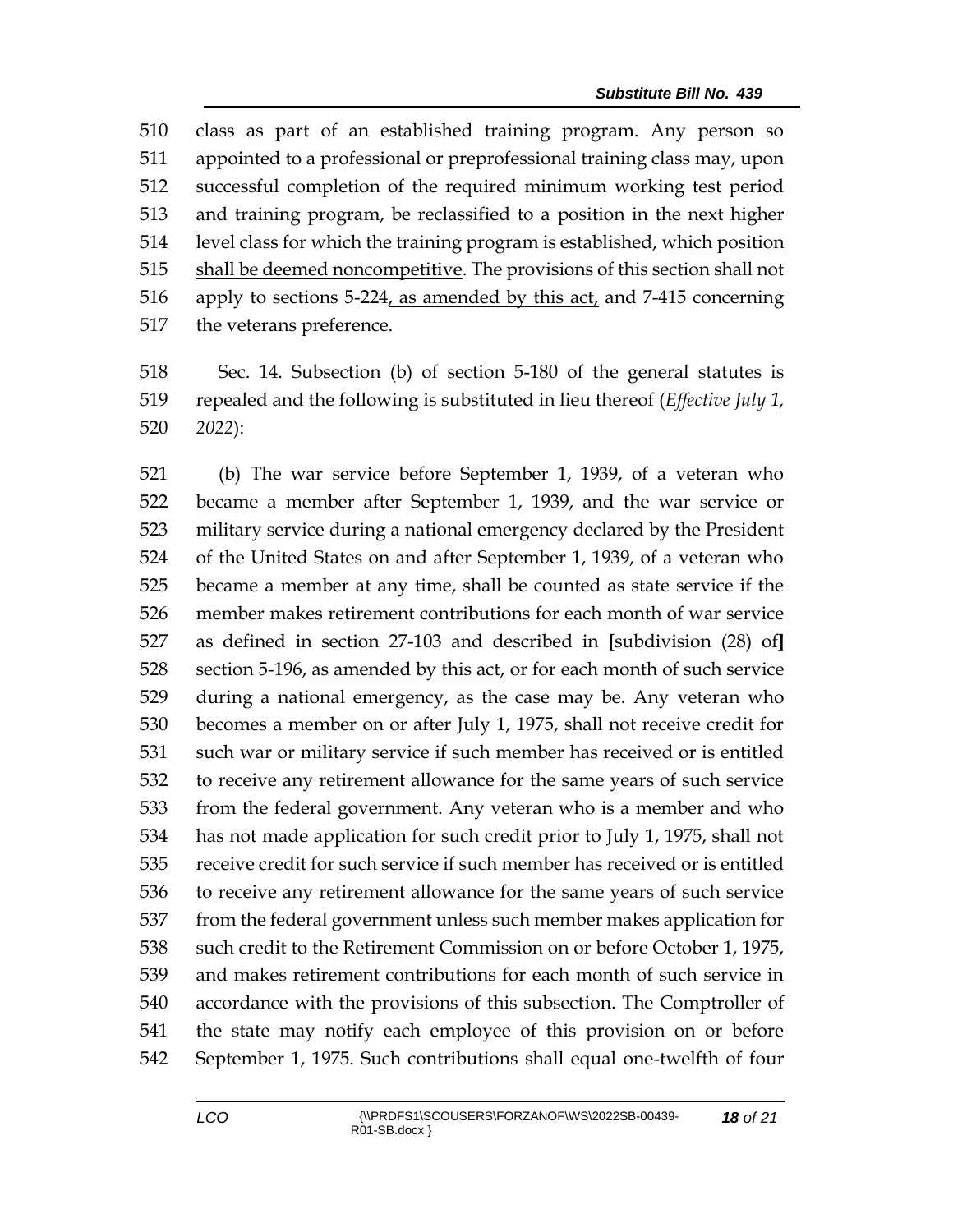per cent of his first year's salary as a state employee multiplied by the total number of months of such war service or national emergency service and, if such employee became a member after April 1, 1958, shall be accompanied by interest at four per cent per year from the time such war service was rendered or from September 1, 1939, whichever is later, until the date of payment or January 1, 1962, whichever is earlier. Such contributions may be paid by payroll deductions as determined by the Retirement Commission over a period not to exceed thirty-six months, interest thereon to be paid not later than the last day of the month following the payment of the last of such deductions. Service credit for retirement purposes shall not be granted unless payment of contributions and interest is completed. No credit shall be given hereunder for military service during a national emergency to any state employee who has served less than ten years as a permanent full-time state employee, nor for any such military service beyond a total period of his compulsory service, if any, plus three years.

 Sec. 15. Subsection (b) of section 5-241 of the general statutes is repealed and the following is substituted in lieu thereof (*Effective July 1, 2022*):

 (b) An appointing authority desiring to lay off an employee shall give him not less than two weeks' notice in writing, stating the reason for such action, except that in the case of an employee, as defined in section 5-196, as amended by this act, who is not covered by a collective bargaining agreement and who has been in the classified service for (1) at least five but not more than ten years, the appointing authority shall provide at least four weeks' notice, (2) more than ten but not more than fifteen years, the appointing authority shall provide at least six weeks' notice, (3) more than fifteen years, the appointing authority shall provide at least eight weeks' notice. A copy of such notice shall immediately be forwarded to the Commissioner of Administrative Services. The commissioner shall arrange to have the employee transferred to a vacancy in the same or a comparable class or in any other position the employee is qualified to fill in any department,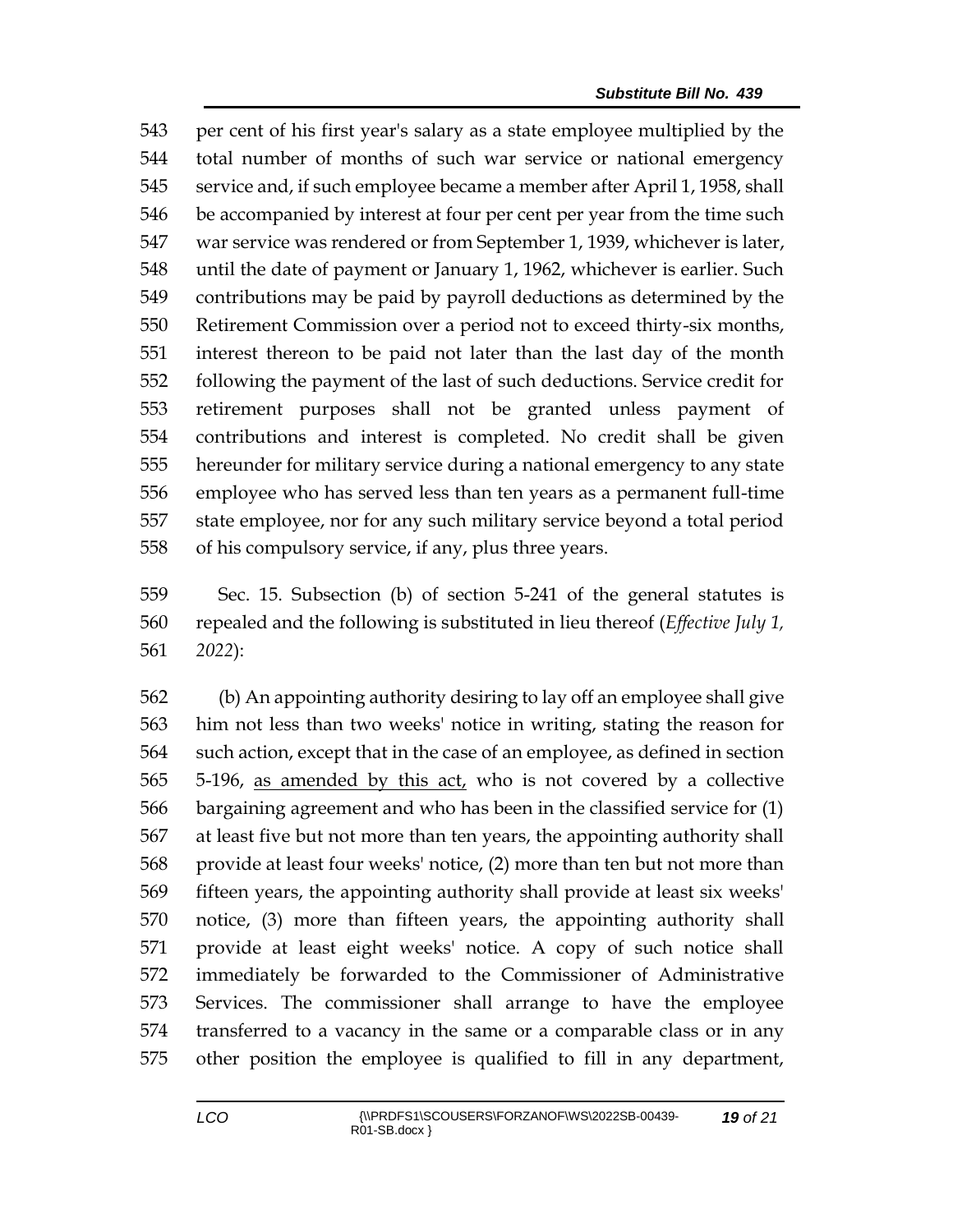agency or institution. If there is no vacancy available or the employee refuses to accept the transfer, the commissioner shall cause the name of such employee to be placed on the reemployment list for the appropriate class for which such employee has attained permanent status or has the ability to qualify, as determined by the commissioner. During the period any employee is entitled to remain on the reemployment list, such an employee shall be rehired in the classification from which he or she was laid off or for which he or she is qualified, as vacancies occur, in the reverse order of layoff. Any employee who is rehired from a reemployment or other employment list into a classification in which he or she had prior status shall not be required to complete a new working test period, as defined in **[**subdivision (27) of**]** section 5-196, as amended by this act.

 Sec. 16. Subsection (a) of section 45a-54 of the general statutes is repealed and the following is substituted in lieu thereof (*Effective July 1, 2022*):

 (a) Any judge or employee who is not yet receiving a retirement allowance may apply to the Retirement Commission for credit for service as a member of the General Assembly and for military service, consisting of war service, as defined in section 27-103 and described in **[**subdivision (28) of**]** section 5-196, as amended by this act, and national emergency service as defined by law, provided credit for such military and General Assembly service shall not exceed three years in the aggregate. Any such application for credit for service as a member of the General Assembly must be filed within one year of the date upon which the judge or employee first becomes a member or within one year of October 1, 1986, whichever is later. Any such application for credit for military service must be filed within one year of the date upon which the judge or employee first becomes a member or within one year of October 1, 1994, whichever is later.

 Sec. 17. Sections 5-199c and 5-223 of the general statutes are repealed. (*Effective July 1, 2022*)